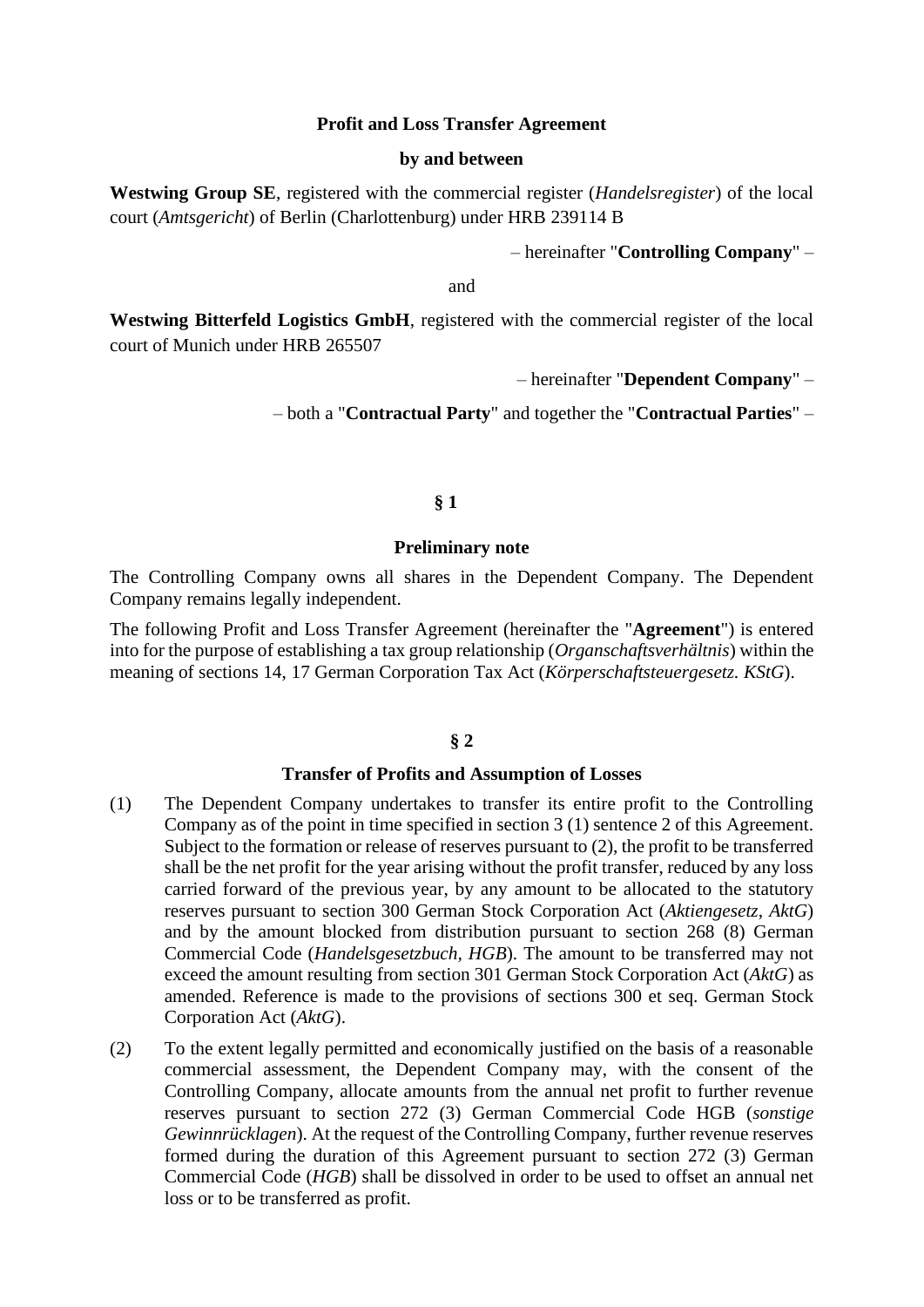- (3) The transfer of amounts from the release of further revenue reserves pursuant to section 272 (3) German Commercial Code (*HGB*) which were formed prior to the duration of this Agreement, as well as capital reserves (*Kapitalrücklagen*) pursuant to section 272 (2) German Commercial Code (*HGB*) is excluded. The same shall apply to any pre-contractual profit carried forward.
- (4) The claim for profit transfer arises at the end of the fiscal year of the Dependent Company. The payment is due six (6) weeks after approval of the annual financial statements of the Dependent Company.
- (5) The provision of article 9 (1) c) ii) of the Regulation on the Statute for a European company (SE) ("SE-Regulation") in conjunction with section 302 German Stock Corporation Act (*AktG*), both as amended, shall apply to the assumption of losses. Section 2 (4) of this Agreement shall apply mutatis mutandis to the Dependent Company's claim for the assumption of losses.

## **§ 3**

#### **Rights to Information**

The Controlling Company shall at any time be entitled to inspect the books and other business records of the Dependent Company. The Dependent Company's management shall be obligated to transfer to the Controlling Company at any time all requested information regarding the affairs of the Dependent Company. In case of a termination of this Agreement or a transfer of all or a portion of the shares in the Dependent Company held by the Controlling Company all rights and obligations under this section 3 in respect of the period in which this Agreement was in force shall remain unaffected.

# **§ 4**

#### **Effectiveness and Term**

- (1) This Agreement shall be entered into subject to the approval of the general meeting (*Hauptversammlung*) of the Controlling Company and the approval of the shareholders' meeting (*Gesellschafterversammlung*) of the Dependent Company. It shall become effective with its entry in the commercial register of the Dependent Company and shall apply with retroactive effect from the beginning of the fiscal year in progress at the time of such entry.
- (2) The Agreement is entered into for an indefinite period of time and may be terminated by giving notice at least two (2) months prior to the end of the respective fiscal year, but at the first time after the expiration of five (5) years (5 x 12 months) from the effective date of this Agreement. If this Agreement is not terminated, it shall be extended by one year and the same notice period applies for termination. Any notice of termination must be given in written form. The punctuality of the notice of termination is determined by its receipt by the respective other Contractual Party.
- (3) The right to terminate the Agreement for good cause without prior notice shall remain unaffected. In particular (but without being limited thereto) the following shall be deemed "good cause":